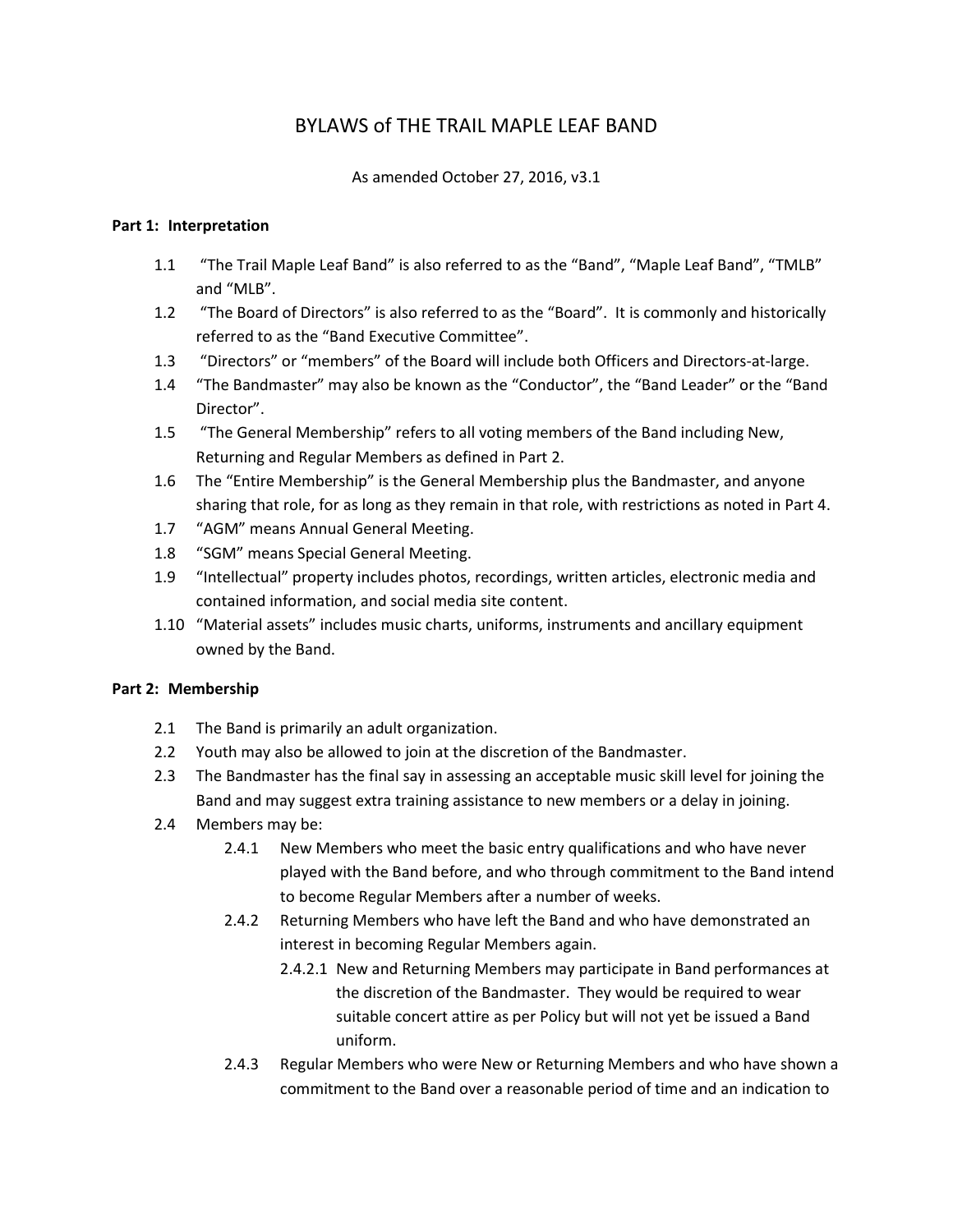remain with the Band through several seasons. They will receive privileges such as listed below:

- 2.4.3.1 Regular Members will be issued a Band uniform to be worn at Band performances in accordance with Band Policies and Procedures.
- 2.4.3.2 Regular Members may run for office.
- 2.5 Associates with the Band include:
	- 2.5.1 Temporary members who intend to stay with the Band for less than 12 months. They may be invited by the Bandmaster to play with the Band at performances if they demonstrate suitable music skills. Concert attire as per Policy will be required.
		- 2.5.1.1 For the purposes of attending and participating at an AGM or SGM only, they will be considered part of the General Membership.
	- 2.5.2 Visitors who may "sit in" with Band rehearsals at the discretion of the Bandmaster. They may be invited by the Bandmaster to play with the Band at performances if they demonstrate suitable music skills. Concert attire as per Policy will be required.

2.5.2.1 Visitors may not attend an AGM or SGM.

- 2.5.3 Band Alumni who are past Regular Members. They associate with the Band as visitors and are not considered current members or part of the General Membership.
- 2.6 Members, and those invited to play with the Band, supply and maintain their own standard band instruments, except for the following:
	- 2.6.1 The Band can provide a selection of percussion instruments for use in the performance of the Band's percussion music, and
	- 2.6.2 The Band may provide a limited number of standard and specialized band instruments to be loaned when required by the Band and at the discretion of the Bandmaster.
- 2.7 Members assume their own risk and responsibility for all injuries and for damage to personal belongings incurred while pursuing Band activities.
- 2.8 Members who must be absent from the Band for an extended period must inform the Bandmaster and give a suitable reason. Should the absence become excessive, the status of the member will be reviewed by the Board and the Bandmaster, and may result in the member being asked to return their uniform, any borrowed instruments and any other Band owned property and to leave the Band.

#### **Part 3: The Board of Directors**

#### **A: Responsibilities of the Board**

- 3.1 The Board is an elected group that forms the legal and financial entity of the Band.
- 3.2 The Board sets and amends the core values of the Band and sets Policies and Procedures to reflect the same, within the constraints of the "Constitution and Bylaws".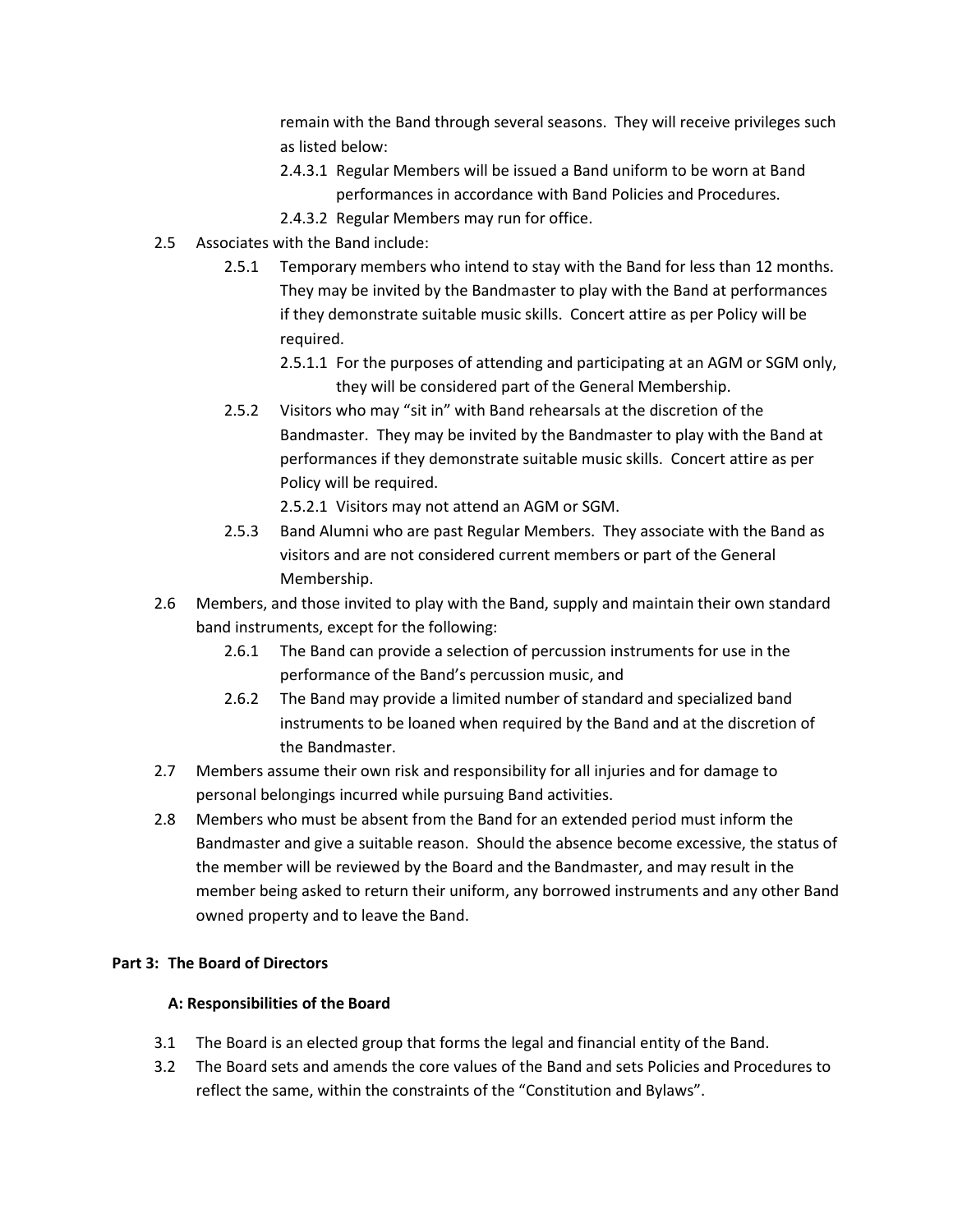- 3.3 It communicates the content of the Constitution and Bylaws; Policies and Procedures, as well as any proposed changes to such items, to the Entire Membership.
- 3.4 The Board oversees the interpretation, administration, and enforcement of the Constitution and Bylaws; Policies and Procedures.
- 3.5 The Board must take all steps to ensure the continuation of the Band through good financial management, which includes collection of fees, donations and other funding.
- 3.6 All fundraising activity must be approved by the Board.
- 3.7 Disbursements require the signatures of two (2) signing Officers.
- 3.8 The Board sets the fiscal year as the 12 months each year from September 1 to August 31.
- 3.9 It provides general and specific reports at the AGM and SGM.
- 3.10 The Board has the right to call an SGM as required and within the framework of Part 5B.
- 3.11 It oversees the "good of the Band" through protection of the Band's history; liaison with government agencies, community groups and performing arts groups; and promotion of the Band's importance for the future.
- 3.12 The Board must endeavor to maintain the rights, including privacy, of individual Members.
- 3.13 The Board and the Bandmaster work together to resolve any member conflict issues related to Band policies and to ensure the smooth operation and ongoing success of the Band.
- 3.14 The Board must have at least one meeting annually in addition to the AGM.

# **B: Board Members**

# 3.15 President

- 3.15.1 Is Chair of the Board and presides at Board meetings and General Meetings.
- 3.15.2 The President sits on all sub-committees.
- 3.15.3 Sets meeting agendas and calls meetings, or appoints a designate to complete such tasks.
- 3.15.4 Votes only to break a tie.
- 3.15.5 The President and the Bandmaster, or designates work together as the official Band representatives to other organizations.
- 3.16 Vice-President
	- 3.16.1 Assists the President in performing duties.
	- 3.16.2 Assumes the role of President during the President's extended absence or early resignation until a replacement can be elected by the General Membership.

# 3.17 Secretary

- 3.17.1 Records, transcribes and provides minutes from current and past meetings.
- 3.17.2 Distributes notices from the Board to the Entire Membership.
- 3.17.3 Handles all correspondence.
- 3.17.4 Maintains a current and confidential member and alumni information list.

#### 3.18 Treasurer

3.18.1 Arranges for the necessary bookkeeping and financial reporting requirements to be undertaken.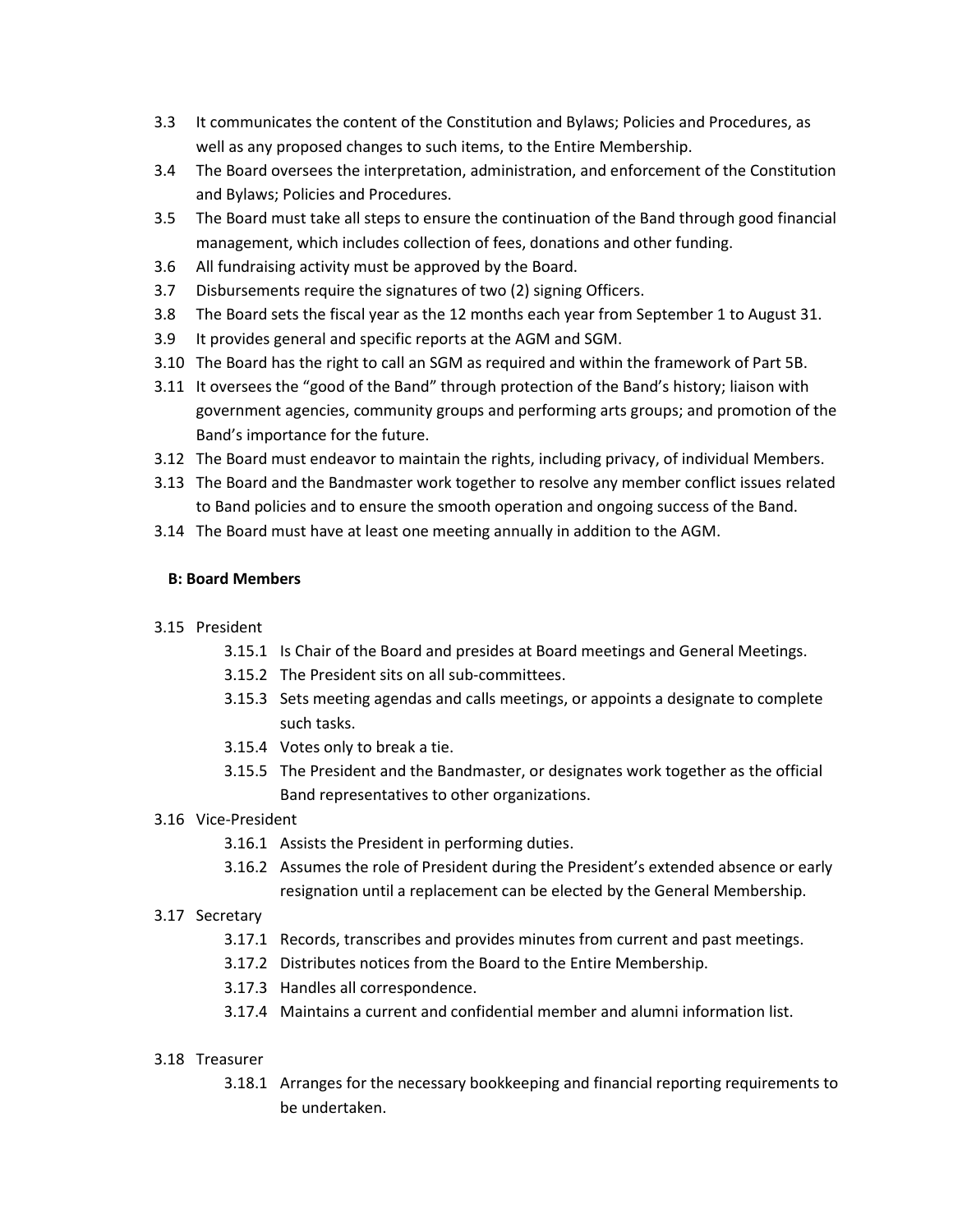- 3.18.2 Provides reports and budgeting advice to the Board and Entire Membership.
- 3.19 Directors (at least three, denoted alphabetically).
	- 3.19.1 Give input, advice and information to the Board.
	- 3.19.2 Participate in Board meetings.
- 3.20 All Board members may share, as required, in the general tasks and duties falling under the responsibilities of the Board.
- 3.21 Members of the Board of Directors may fill other roles in support of the Band, including those that are included in day to day operations of the Band.

## **Part 4: The Bandmaster**

- 4.1 The Bandmaster is an unelected position appointed by the Board of Directors.
- 4.2 The Bandmaster conducts the Band, and maintains the artistic direction and quality of musical performance of the Band.
- 4.3 The Bandmaster assesses the musical playing skills of the Band members, and selects and advises on the purchases of music scores as required by the Band.
- 4.4 Advises the Board on the purchase of special instruments and equipment.
- 4.5 The Bandmaster organizes and directs subcommittees and chairs committee meetings as required to support the operational functions of the Band.
- 4.6 The Bandmaster advises and reports to the President, who then in turn decides if any issues warrant including the Board.
- 4.7 The Bandmaster or designates liaise with the community to set up parade and concert schedules.
- 4.8 The person filling the role of Bandmaster is also a Regular Member of the Band, but to keep that appointed position at "arm's length" may not run for office nor vote at a Board meeting, AGM, or SGM for as long as the member maintains that role. They may, however, give advice and make motions.
- 4.9 The role of Bandmaster may be a paid position, according to Policy set by the Board.

# **Part 5: Meetings**

#### **A: Board Meetings**

- 5.1 The President chairs the Board meeting. In the President's absence, the Vice President chairs the Board meeting. In the absence of the President and Vice President, a Board member designated by the President or Vice-President may chair the Board meeting.
- 5.2 All members of the Board may make motions and vote on those motions. The President, or designate may vote only to break a tie.
- 5.3 The Bandmaster attends Board meetings and makes presentations and motions, provides advice and offers suggestions.
- 5.4 The Bandmaster, as an unelected position, may not vote on motions put forward during a Board meeting.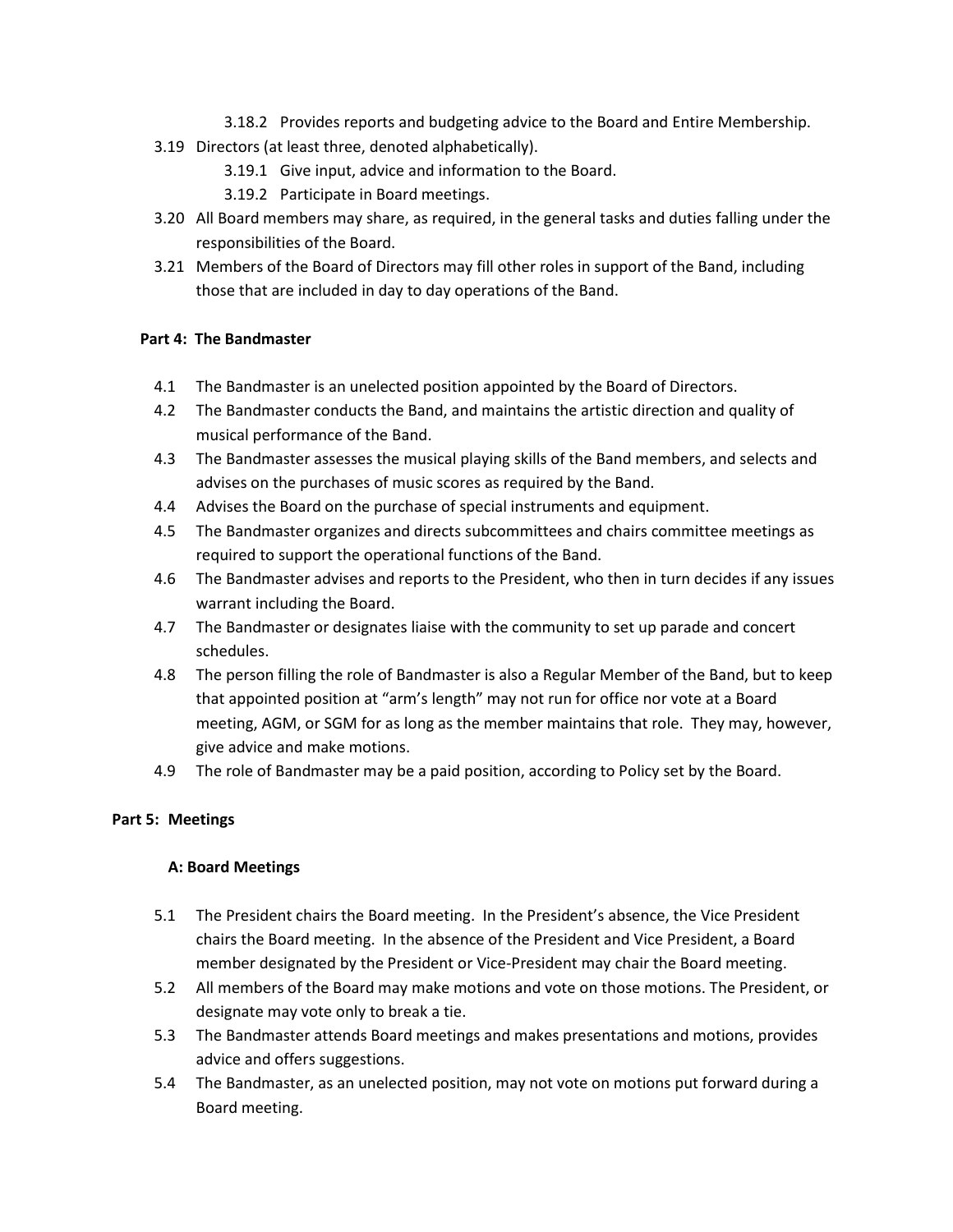- 5.5 To maintain the confidentiality of any discussions, non-Board members or associates may be at Board meetings only during their specific presentations.
- 5.6 A quorum consists of four (4) members of the Board.

### **B: Annual General Meeting and Special General Meeting**

- 5.7 The Annual General Meeting, (AGM), and Special General Meeting, (SGM), are open to the Entire Membership.
- 5.8 Band alumni, other visitors and non-members may not attend the AGM or SGM.
- 5.9 "Robert's Rules of Order" are to be followed.
- 5.10 The AGM must be held within 6 months of the fiscal year end.
- 5.11 Minutes from the previous AGM will be made available and approved.
- 5.12 Minutes from the new meeting are recorded and made available as required.
- 5.13 All of the Entire Membership attending may make motions, add to discussions of motions and nominate Board members for election. Only the General Membership and the Board may vote on proposed motions or vote to elect Board members. Election of Board Officers and Board Directors occurs during the AGM after all other business has been concluded.
- 5.14 All newly elected members of the Board assume their new positions at the end of the AGM.
- 5.15 An SGM will be held as requested by the Board. Minutes will be recorded and made available.

#### **Part 6: Election of Officers and Directors**

- 6.1 The Board of Directors is elected by the General Membership using secret ballot and majority vote during the AGM.
- 6.2 Only Regular Members may run for office.
- 6.3 Two (2) slates of candidates are to be elected in different years.
	- 6.3.1 Slate 1 consists of the President, Vice-President, and Director "A". These positions are elected in even-numbered years.
	- 6.3.2 Slate 2 consists of the Secretary, Treasurer, and Directors "B" and "C". These positions are elected in odd-numbered years.
- 6.4 All elected terms are for two years.
- 6.5 Interim vacancies of less than a year's length may be filled temporarily by the Board from within the Board or the General Membership.
- 6.6 Any vacant positions filled by interim appointments will last until the next AGM when the General Membership elects a member to fill that position until that position's next scheduled re-election year.
- 6.7 Successive re-elections are permitted.

#### **Part 7: Conflict of Interest**

7.1 Any issues of conflict of interest will be discussed by the Board of Directors and the Bandmaster, with a course of action taken to favour the best interest of the Band.